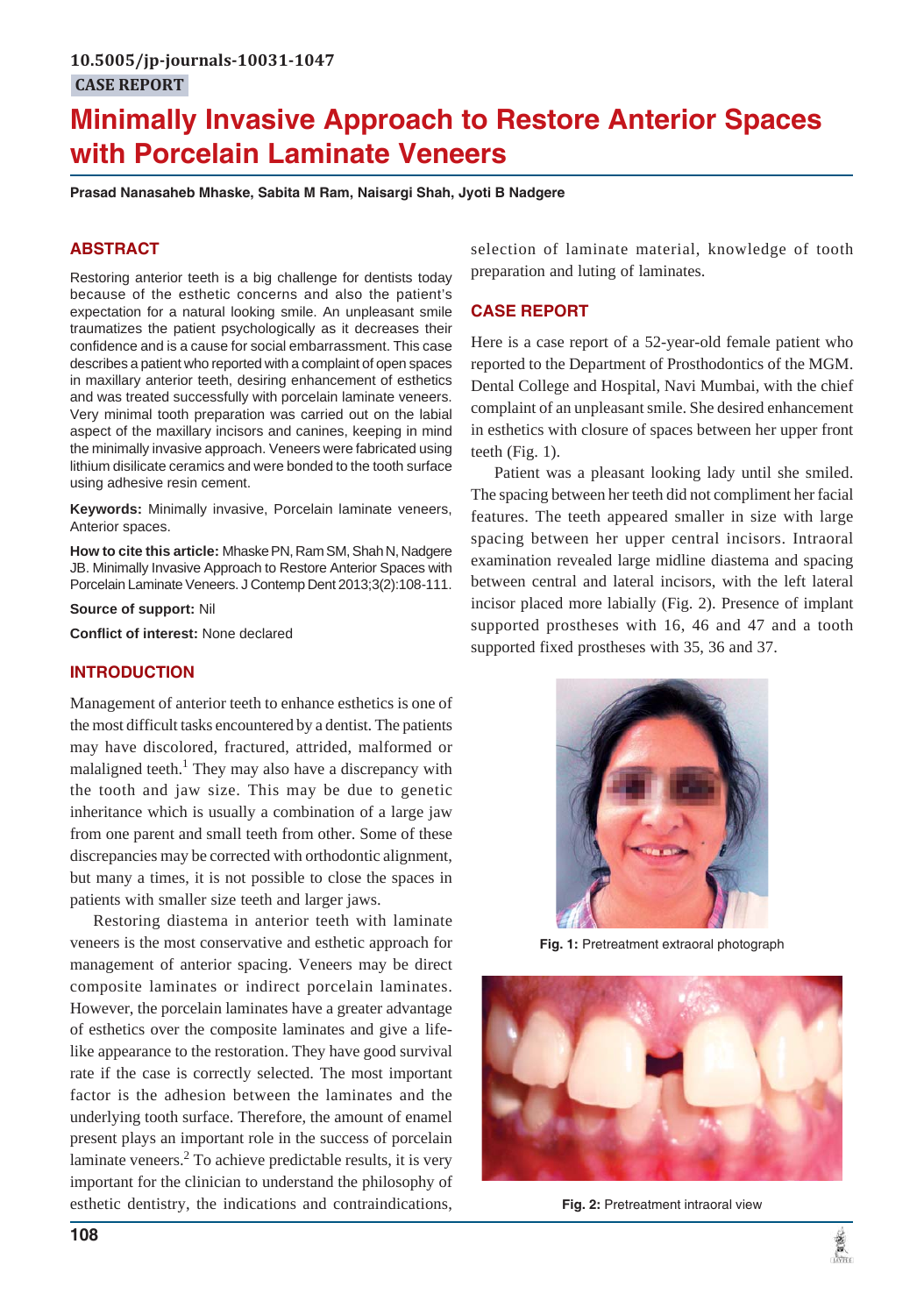## **Treatment Plan**

Orthodontic opinion was taken in which they opined that there was a discrepancy between the jaw size and size of the teeth and orthodontic treatment would have been a long time process to which the patient did not agree. Patient was given the option of porcelain laminate veneers since it was a minimally invasive treatment, less time consuming with immediate results. Upper and lower diagnostic impressions were made in irreversible hydrocolloid impression material and poured with type III dental stone. A diagnostic wax up was done over maxillary anterior teeth to get the proper size, form and proportion of the teeth (Fig. 3). This was presented to the patient, and approval was taken. The finalization of the laminates was done at the time of the intraoral composite mock up.

A silicone (Express<sup>TM</sup> XT Putty Soft, 3M ESPE, USA) index was made over the waxed up cast, one for temporization and another as a guide for tooth preparation. Shade selection was done prior to the tooth preparation and A3 was selected using shade guide (Vitapan Classical, Vita Zahnfabrik, Germany). In the silicone index, composite resin was applied in the region where laminates were planned and this was placed over the unprepared teeth to get the intraoral composite mock up. These were the pre-evaluated temporaries (Fig. 4). They were evaluated by both the dentist and the patient and the final approval for the shape and size was taken from the patient.

As minimum preparation was required, the pre-evaluated temporaries were removed and minimum preparation on the labial surface of 0.5 mm was carried out with a definitive finishing line at the cervical margin with a round ended tapered fissure bur. Labial preparation was verified using silicone guide (Figs 5A and B). Preparation was done in such a way that reduction was done more on the distal aspect and minimal on the mesial aspect in order to close the mesial diastema. Equigingival finish line was placed on the labial aspect, no definitive finish line was placed on mesial and the distal side as diastema required to be closed. Incisal butt joint was given with minimal incisal preparation. The preparation was finished and gingival retraction was carried out using atraumatic method of gingival retraction (Traxodent, Premier restorative products) as shown (Fig. 6A). This was done to accurately record the gingival finishing line. After 10 minutes, the material was washed off the teeth surfaces and dried.

A stock metal tray was selected and coated with tray adhesive (Tray fix, Dentsply, Germany). Vinyl polysiloxane (ExpressTM XT Putty Soft and light body, 3M ESPE, USA) impression material was used to make a two-step impression to get the details of the preparation (Fig. 6B). Impression



**Fig. 3:** Diagnostic wax up on cast



**Fig. 5A:** Tooth preparation



**Fig. 4:** Esthetic pre-evaluated temporaries



**Fig. 5B:** Tooth preparation guide

*Journal of Contemporary Dentistry, May-August 2013;3(2):108-111* **109**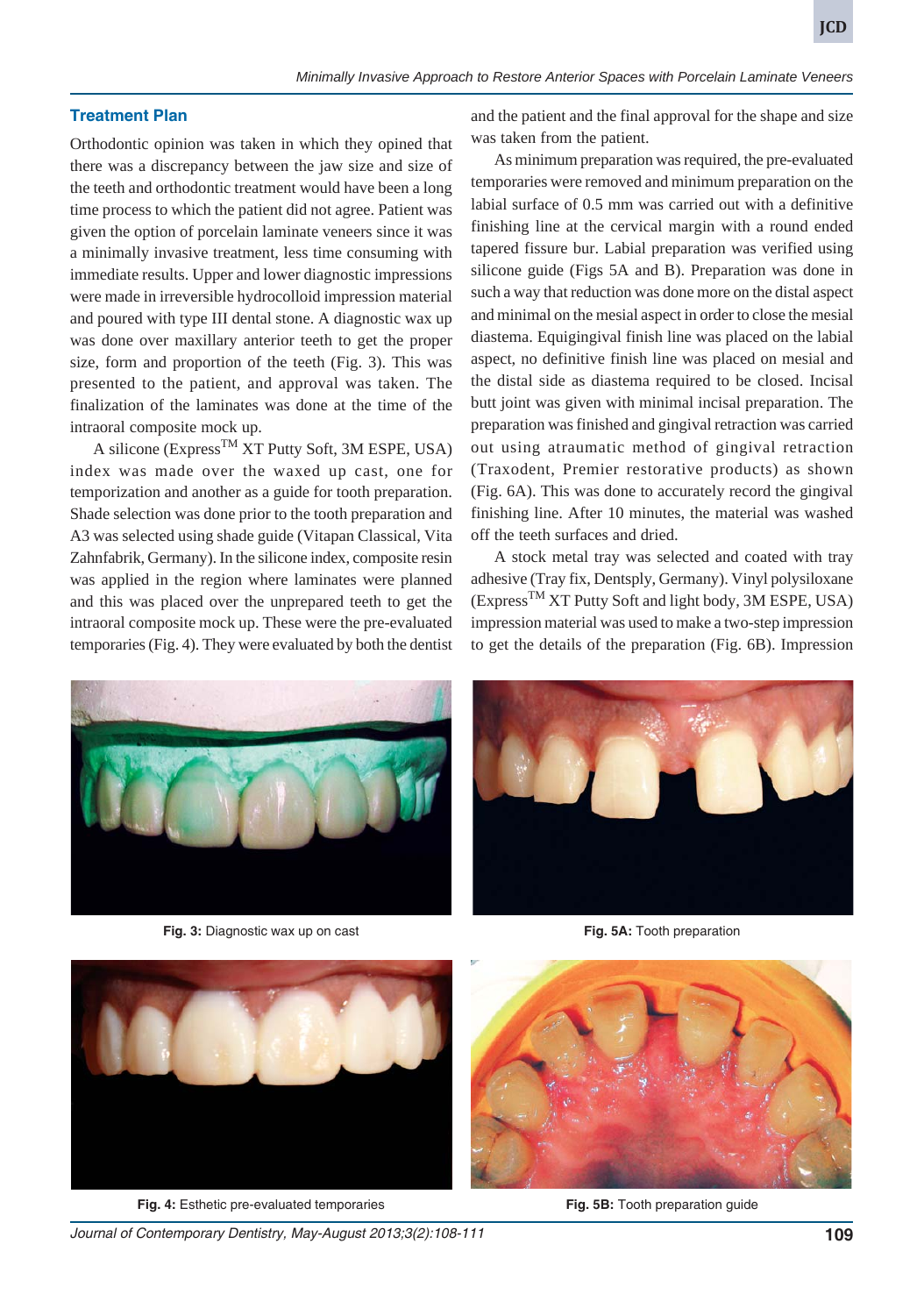was removed, washed, inspected, disinfected and sent to laboratory for fabrication of laminate veneers in lithium disilicate ceramics (IPS e.max, Ivoclar Vivadent, Amherst, USA). The laboratory was also sent the mock up, the pictures and the photographs of pre-evaluated temporaries. The technician was instructed about the shade, size and shape the patient had approved.

Another sets of provisional laminates were prepared using temporary resin materials in the silicone index (Protemp IV, 3M ESPE, USA). These were finished, polished and luted to the teeth with resin cement after spot etching.

### **Luting of Laminates**

The provisional laminates were removed. The surfaces of all the prepared teeth were cleaned and pumiced to remove any remnants of the provisional luting agent. The laminate veneers were tried intraorally to see their fit, form, position, shape and shade. Once this was satisfactory, they were finally luted (Fig. 7).

The luting procedure was carried out initially over the central incisors, followed by the lateral incisors and finally the canines. The inner surface of the veneers was etched using 5% hydrofluoric acid for 60 seconds and rinsed

thoroughly. A plumber's tape was placed on adjacent teeth to protect them while the tooth surface was etched using 37% Orthophosphoric acid (Etchant Gel, SS White, Germany) for 30 seconds and rinsed. Veneers were dried and Silane coupling agent (Silano, Angelus, Brazil) was applied over the etched surface. The tooth surface was coated with the bonding agent (Single Bond Universal, 3M ESPE, USA) and air dried. Resin cement (Variolink N, Ivoclar Vivadent, Amherst, USA) was coated over the veneers and was placed over the tooth surface. Care been taken to position the laminate from the cervical to the incisal edge for proper fitting.

A short light curing of 5 seconds was done to stabilize the position of the laminates and excess cement was removed to avoid the gingival irritation and fracture of the laminates. Interdental cement was removed using dental floss. Later, the final curing was carried out for 60 seconds. The same procedure was followed for luting of the lateral incisors and the canines. While etching and curing the adjacent teeth were always protected with a plumber's tape to prevent damage to the laminates. After the luting of all the six laminates, the patient was satisfied and happy with the outcome of the treatment (Figs 8 and 9). The patient was recalled for follow-up after a day, 1 week, 1 month and 6 months and has been functioning satisfactorily.



**Fig. 6A:** Gingival retraction



**Fig. 7:** Post-treatment intraoral view



**Fig. 6B:** Final impression



**Fig. 8:** Pretreatment photograph